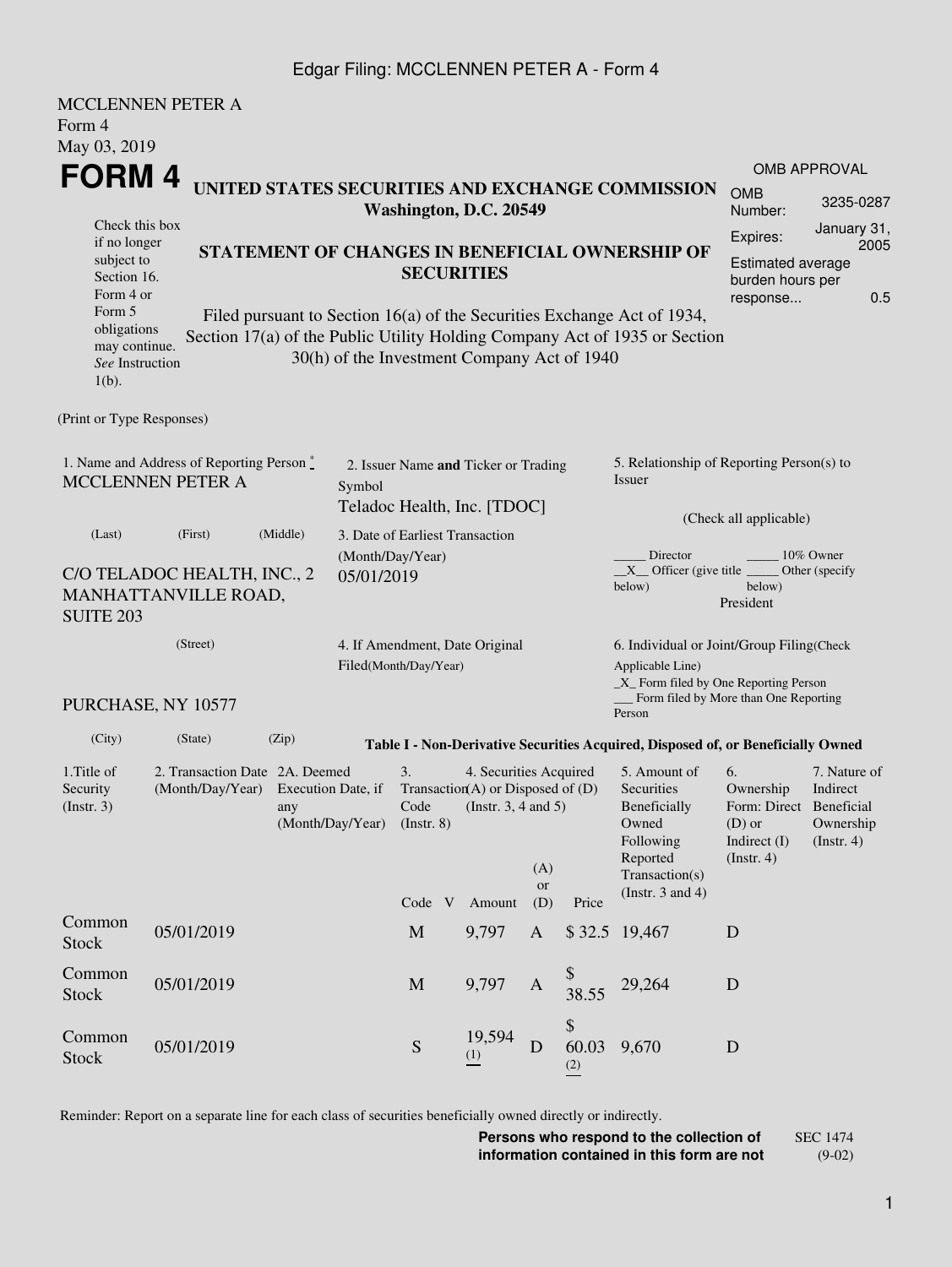### Edgar Filing: MCCLENNEN PETER A - Form 4

#### **required to respond unless the form displays a currently valid OMB control number.**

#### **Table II - Derivative Securities Acquired, Disposed of, or Beneficially Owned (***e.g.***, puts, calls, warrants, options, convertible securities)**

| 1. Title of<br>Derivative<br>Security<br>$($ Instr. 3 $)$ | 2.<br>Conversion<br>or Exercise<br>Price of<br>Derivative<br>Security | 3. Transaction Date 3A. Deemed<br>(Month/Day/Year) | Execution Date, if<br>any<br>(Month/Day/Year) | 4.<br><b>Transaction fDerivative</b><br>Code<br>$($ Instr. $8)$ | Acquired<br>$(A)$ or<br>(D)<br>and $5)$ | 5. Number<br>Securities<br>Disposed of<br>(Instr. $3, 4,$ | 6. Date Exercisable and<br><b>Expiration Date</b><br>(Month/Day/Year) |                    | 7. Title and Amount of 8<br><b>Underlying Securities</b><br>(Instr. $3$ and $4$ ) |                                               |  |
|-----------------------------------------------------------|-----------------------------------------------------------------------|----------------------------------------------------|-----------------------------------------------|-----------------------------------------------------------------|-----------------------------------------|-----------------------------------------------------------|-----------------------------------------------------------------------|--------------------|-----------------------------------------------------------------------------------|-----------------------------------------------|--|
|                                                           |                                                                       |                                                    |                                               | Code $V(A)$                                                     |                                         | (D)                                                       | Date<br>Exercisable                                                   | Expiration<br>Date | Title                                                                             | Amount<br>or<br>Number<br>of<br><b>Shares</b> |  |
| Employee<br>Stock<br>Option<br>(right to<br>buy)          | \$32.5                                                                | 05/01/2019                                         |                                               | M                                                               |                                         | 9,797                                                     | $\frac{(3)}{2}$                                                       | 11/03/2027         | Common<br>Stock                                                                   | 9,797                                         |  |
| Employee<br>Stock<br>Option<br>(right to<br>buy)          | \$38.55                                                               | 05/01/2019                                         |                                               | M                                                               |                                         | 9,797                                                     | $\frac{(4)}{2}$                                                       | 03/01/2028         | Common<br>Stock                                                                   | 9,797                                         |  |

# **Reporting Owners**

| <b>Reporting Owner Name / Address</b>                                                                   | <b>Relationships</b> |              |           |       |  |  |  |  |
|---------------------------------------------------------------------------------------------------------|----------------------|--------------|-----------|-------|--|--|--|--|
|                                                                                                         | <b>Director</b>      | $10\%$ Owner | Officer   | Other |  |  |  |  |
| MCCLENNEN PETER A<br>C/O TELADOC HEALTH, INC.<br>2 MANHATTANVILLE ROAD, SUITE 203<br>PURCHASE, NY 10577 |                      |              | President |       |  |  |  |  |
| Signatures                                                                                              |                      |              |           |       |  |  |  |  |
| /s/ Adam C. Vandervoort,<br>attorney-in-fact                                                            | 05/03/2019           |              |           |       |  |  |  |  |
| **Signature of Reporting Person                                                                         | Date                 |              |           |       |  |  |  |  |
| <b>Explanation of Responses:</b>                                                                        |                      |              |           |       |  |  |  |  |

- **\*** If the form is filed by more than one reporting person, *see* Instruction 4(b)(v).
- **\*\*** Intentional misstatements or omissions of facts constitute Federal Criminal Violations. *See* 18 U.S.C. 1001 and 15 U.S.C. 78ff(a).
- **(1)**